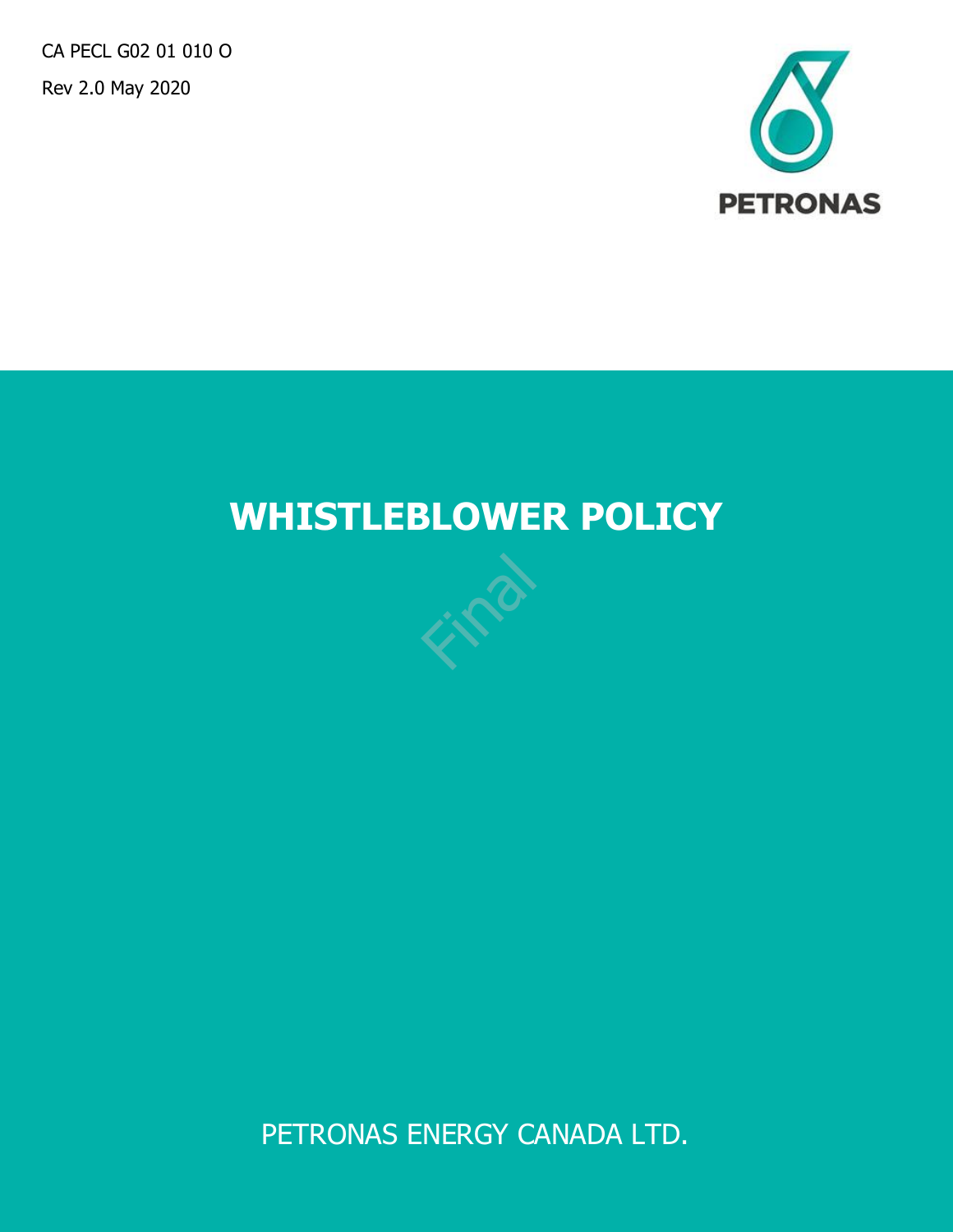# **DOCUMENT AUTHORIZATION**

# **Approved By:**

| <b>Name</b>     | Mark Fitzgerald                     |
|-----------------|-------------------------------------|
| <b>Position</b> | President & Chief Executive Officer |
| <b>Date</b>     | November 22, 2018                   |

## **Document Owner:**

| <b>Document Owner:</b> |                                         |
|------------------------|-----------------------------------------|
| <b>Name</b>            | James Cummings                          |
| <b>Position</b>        | Vice President, Legal & General Counsel |
| <b>Date</b>            | November 22, 2018                       |

# Proprietary Information

This document contains proprietary information which belongs to PETRONAS Energy Canada Ltd. and must not be wholly or partially reproduced nor disclosed without permission from PETRONAS Energy Canada Ltd.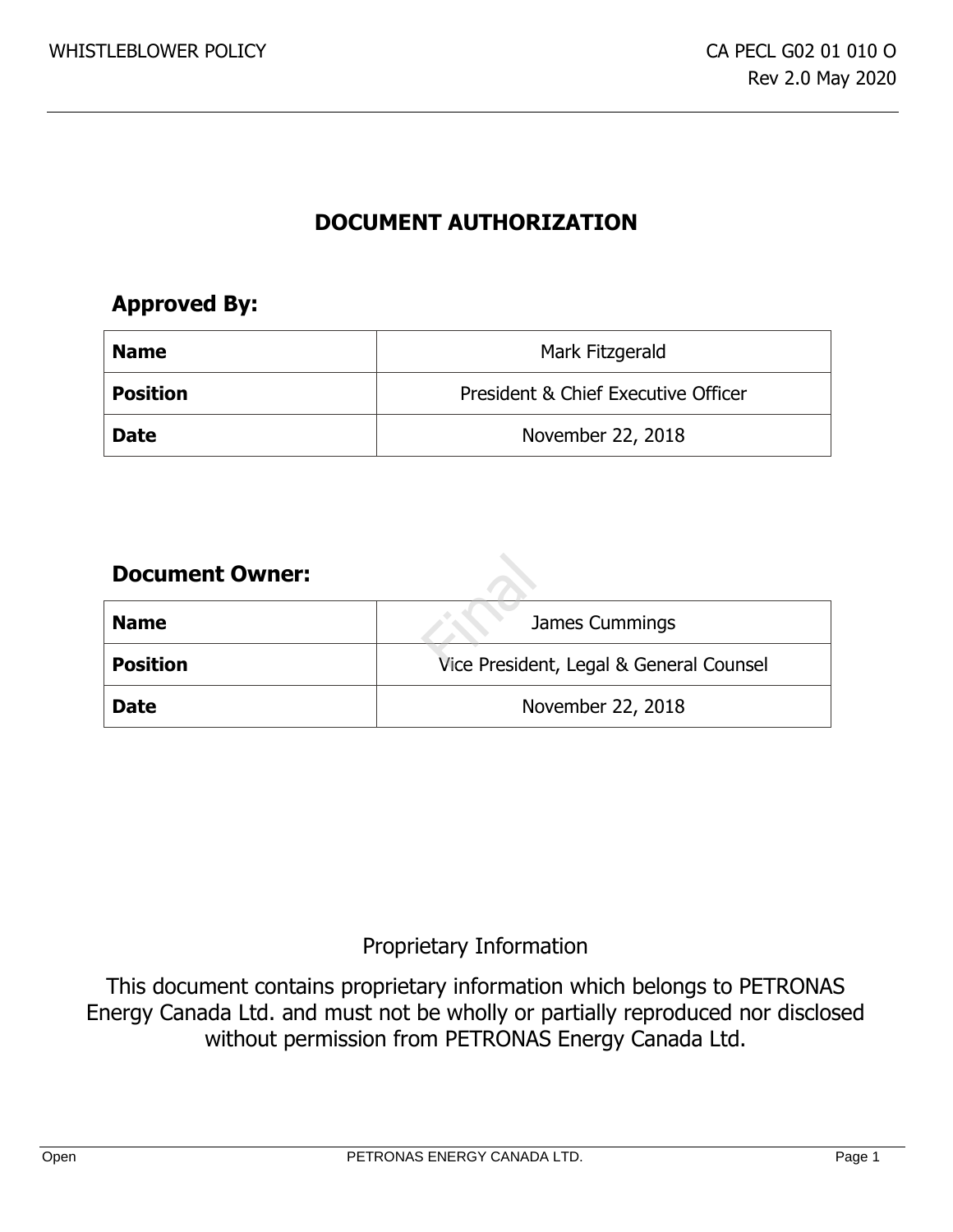# **TABLE OF CONTENTS**

# **Section**

## Page

| 2. |  |
|----|--|
| 3. |  |
| 4. |  |
| 5. |  |
|    |  |
|    |  |
|    |  |
|    |  |
|    |  |
|    |  |
|    |  |
|    |  |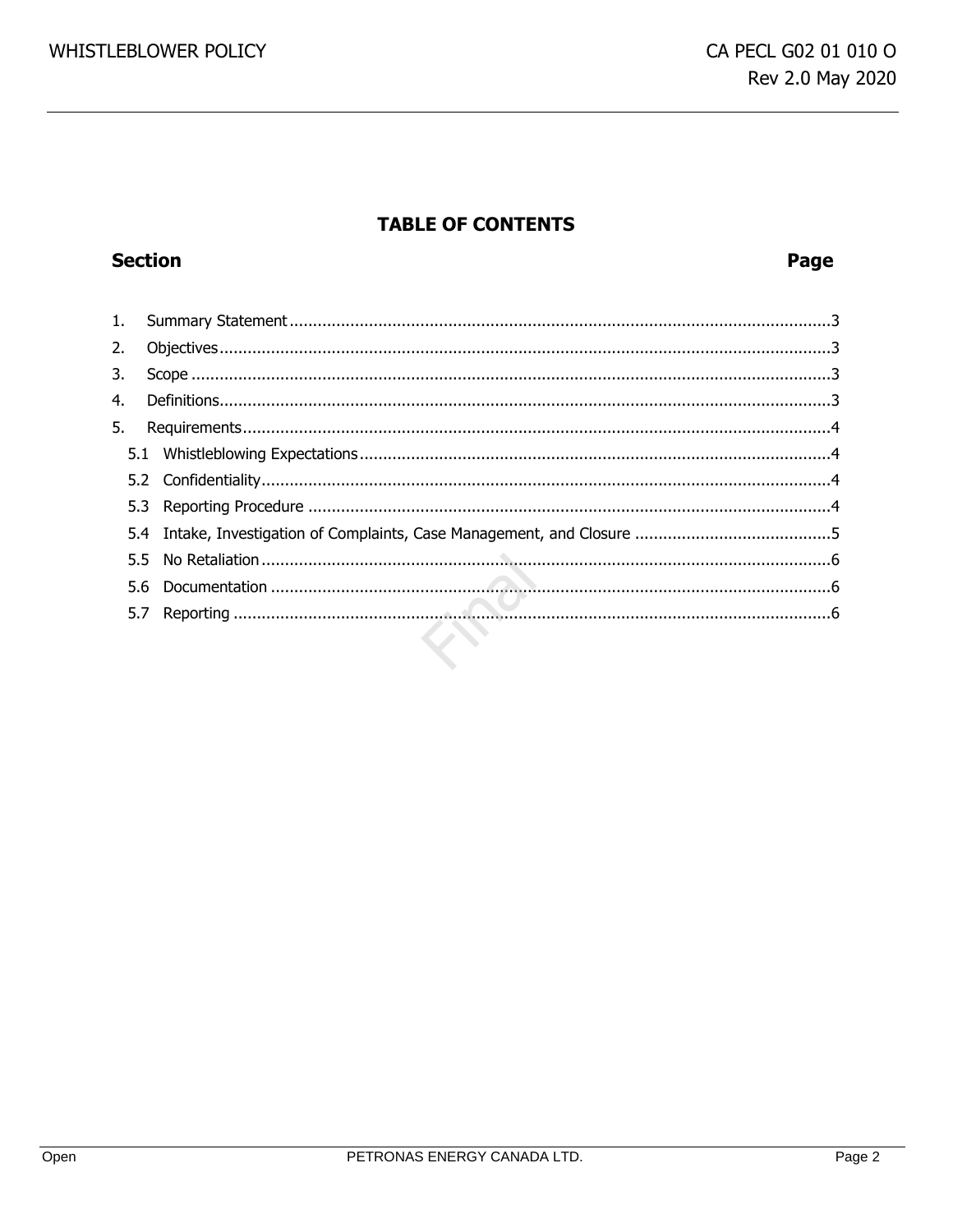## <span id="page-3-0"></span>**1. Summary Statement**

This Whistleblower Policy sets forth the Company's requirements for its commitment to ethical business practices and a work environment that fosters mutual respect, open communication and integrity, consistent with the expectations and plans of the Company, and in consideration of PETRONAS Global's requirements. This Whistleblower Policy will be undertaken to manage risks to the Company, ensuring compliance with applicable law and the Company's policies, standards, Frameworks and guidelines.

The Company encourages all Employees, Contractors, and Consultants who are performing work for the Company, and other stakeholders who are impacted by the Company's business, to speak up and proactively raise their concerns about actions or perceived actions that do not appear to be in accordance with the responsibilities outlined in this Policy or any other Company Policy.

## <span id="page-3-1"></span>**2. Objectives**

The objectives of this Policy are to:

- Provide a confidential procedure for Employees, Contractors and Consultants to report potential violations, issues, and/or concerns, which is referred to as whistleblowing, without fear of reprisal;
- Outline a procedure for Reportable Matters to be properly investigated and for appropriate action to be taken to ensure that the reported concerns are resolved in a timely and effective manner;
- Reduce the risk of potential violations occurring, or continuing to occur, and thereby minimizing the exposure and risk of potential damages which can occur, including, but not limited to, reputational, regulatory and civil damages against the Company and its Employees, Contractors, and Consultants; Matters to be prop<br>ed concerns are<br>is occurring, or c<br>damages which<br>nages against the
- Provide protection against retaliation against Whistleblowers who raise concerns about the Company in good faith; and
- Demonstrate the Company's commitment to ethical principles to all Employees, Contractors, Consultants and other stakeholders impacted by the Company's business (e.x: landowners).

## <span id="page-3-2"></span>**3. Scope**

This Policy applies to Employees, Contractors, Consultants and any other party identified and notified in writing by the Legal department.

## <span id="page-3-3"></span>**4. Definitions**

Capitalized terms used herein have the meanings described below or, if not so defined, in the Company's Master Glossary.

| Term                | <b>Description</b>                                                       |
|---------------------|--------------------------------------------------------------------------|
| <b>Investigator</b> | Any person assigned to the investigation of a Whistleblower's complaint. |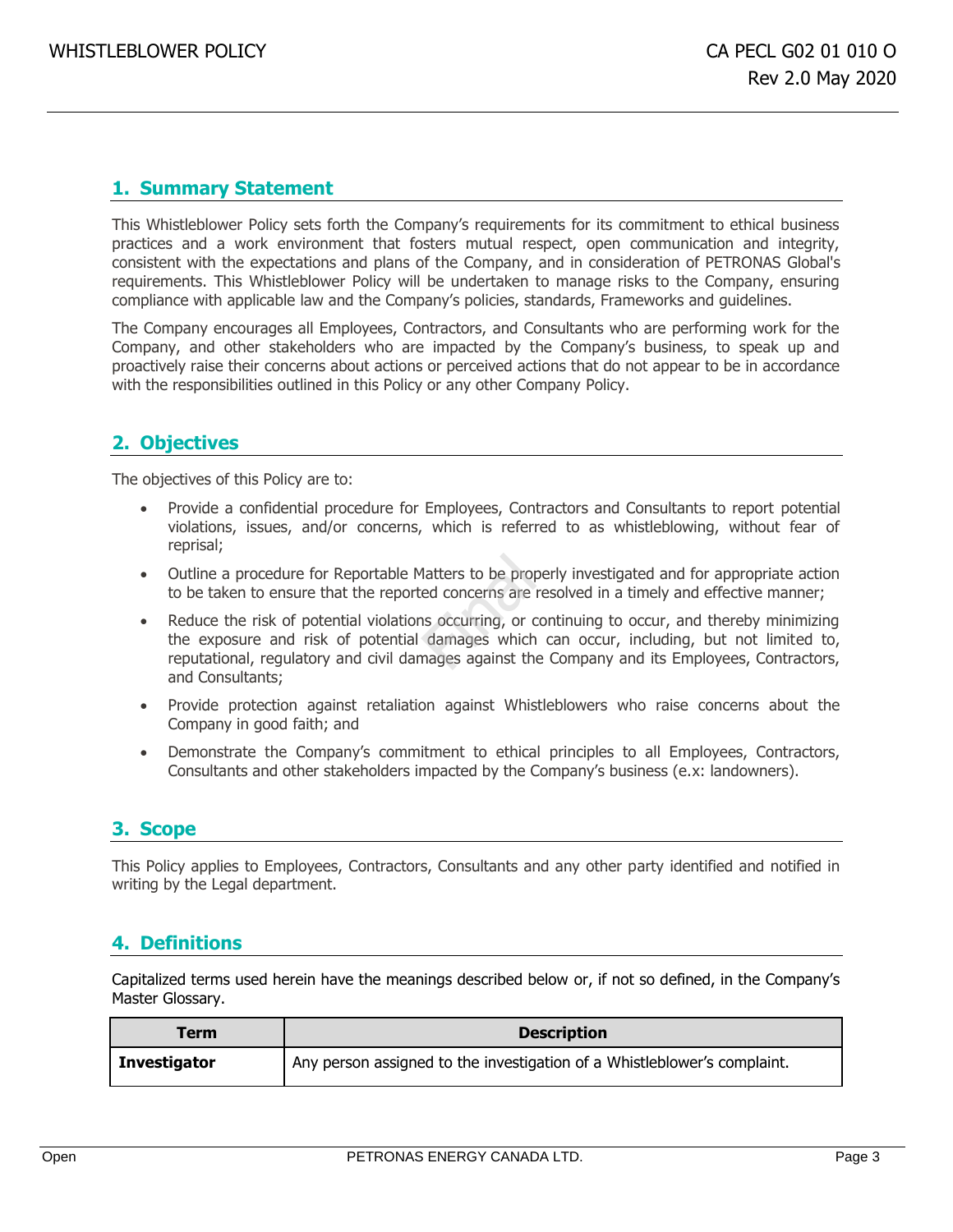| Term                     | <b>Description</b>                                                                                                                          |
|--------------------------|---------------------------------------------------------------------------------------------------------------------------------------------|
| <b>Reportable Matter</b> | Any matter relating to the following:                                                                                                       |
|                          | (i) Actual or potential violations relating to accounting, internal financial<br>controls, accurate books and records, or auditing matters; |
|                          | (ii) Actual or potential violations of applicable laws (including securities laws),<br>rules or regulations; and                            |
|                          | (ii) Actions materially inconsistent with any Company Policy or of serious<br>concern otherwise.                                            |
| Whistleblower            | Any party that files a report in accordance with this Policy in respect of an<br>activity or circumstance that may be a Reportable Matter.  |

## <span id="page-4-0"></span>**5. Requirements**

### <span id="page-4-1"></span>**5.1 Whistleblowing Expectations**

It is the responsibility of each Employee, Contractor and Consultant to report any past, present or future activity (real or suspected) that it reasonably and in good faith believes may be a Reportable Matter.<br>Whistleblowe activity (real or suspected) that it reasonably and in good faith believes may be a Reportable Matter. Whistleblowers must act responsibly to determine whether a matter is a Reportable Matter and should address questions with the Legal department prior to submitting a complaint.

Prompt reporting of Reportable Matters leads to better investigations and outcomes. Failure to promptly report a Reportable Matter may result in disciplinary action up to and including termination.

#### <span id="page-4-2"></span>**5.2 Confidentiality**

All Whistleblower complaints will be treated as confidential to the fullest extent possible. A Whistleblower is encouraged to disclose his or her identity in order to assist the Company with the investigation of the Reportable Matter, however a Whistleblower is not required to do so.

#### <span id="page-4-3"></span>**5.3 Reporting Procedure**

Prior to submitting a Whistleblower complaint, Employees, Contractors and Consultants should consider other alternatives, such as talking to a Supervisor or the Legal department to determine if there is a more appropriate way to address the concern.

Whistleblower complaints may be submitted the Whistleblower's immediate Supervisor, Vice President or the Legal department through one of the following confidential means of communication:

- (i) In writing: PETRONAS Energy Canada Ltd. 1600, 215 – Second Ave. SW Calgary, Alberta Canada T2P 1M4 Attention: [General Council, Vice-President, or Immediate Supervisor]
- (ii) By electronic mail to the Legal Department: [integrity@petronascanada.com](mailto:integrity@progressenergy.com)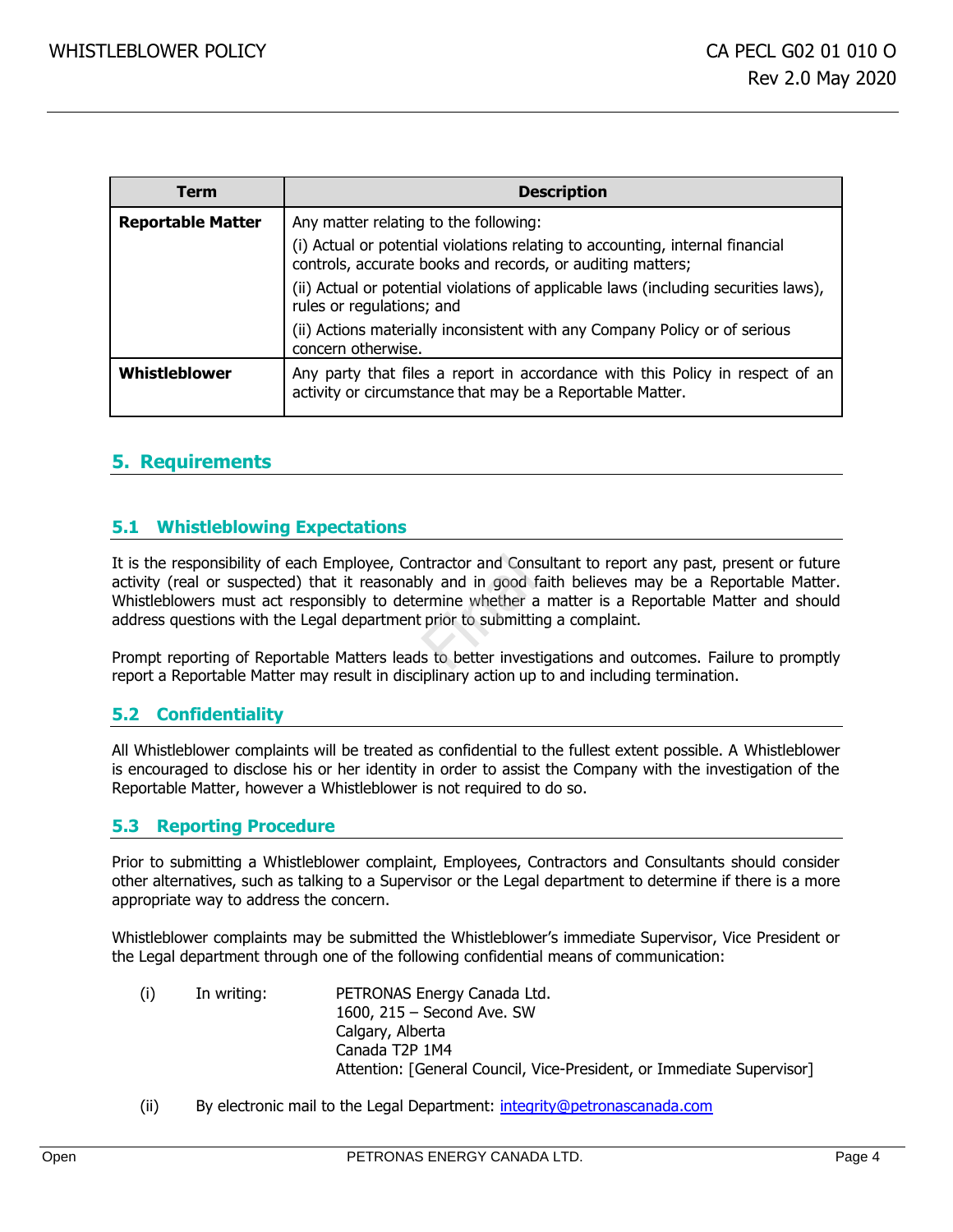- (iii) By telephone: EthicsPoint Compliance Hotline North American Toll Free 1-855-696-4386
- (iv) By website: File a web-based report directly at www.ethicspoint.com

Please note that reports filed through this website will not be tracked back to the Whistleblower, should the Whistleblower wish to remain anonymous.

Any complaint should provide sufficient, precise and relevant information pertaining, among others, to individuals, dates, places, names, witnesses, numbers, actual or potential violations so that a reasonable investigation can be conducted. The Whistleblower is not expected to prove the truth of the allegation; however, the Whistleblower needs to demonstrate that there are sufficient grounds for concern. If a complaint contains only unspecified and broad allegations of wrongdoing without reasonable supporting information, the Company may, in its reasonable discretion, determine not to commence an investigation.

If the complaint is made through EthicsPoint, the Whistleblower will be provided with various categories of Reportable Matters. If the Whistleblower wishes to discuss any such matter with the Legal Department or the CFO, the Whistleblower should indicate this in the complaint submission or message and include a telephone number at which he/she might be contacted. The Legal Department will acknowledge receipt of the complaint directly to the Whistleblower if the identity of the Whistleblower is disclosed in the complaint or through EthicsPoint if the Whistleblower wishes to maintain his or her identity as confidential. aints, Case Ma

### <span id="page-5-0"></span>**5.4 Intake, Investigation of Complaints, Case Management, and Closure**

#### 5.4.1 Intake

The categorization and determination of whether a complaint is a Reportable Matter will be made in accordance with this Policy and the Whistleblower Investigation Framework.

#### 5.4.2 Investigations

Investigations will be conducted in accordance with the Whistleblower Investigation Framework and undertaken with respect and discretion for those involved to support the fair resolution of the concern. Investigations will be conducted as quickly as possible, taking into account the nature and complexity of the complaint and the issues raised therein.

Employees, Contractors, and Consultants must fully cooperate in investigations and failure to do so may result in disciplinary action up to and including termination.

#### 5.4.3 Case Management

The Legal department is responsible for tracking the progress of each investigation, implementing recommendations and ensuring that appropriate actions are taken, including corrective action as applicable.

As determined by the Legal department, the Company may have obligations imposed by law to investigate, report and maintain records in respect of certain complaints. If applicable, the Legal department will manage such obligations and any engagement with regulatory authorities.